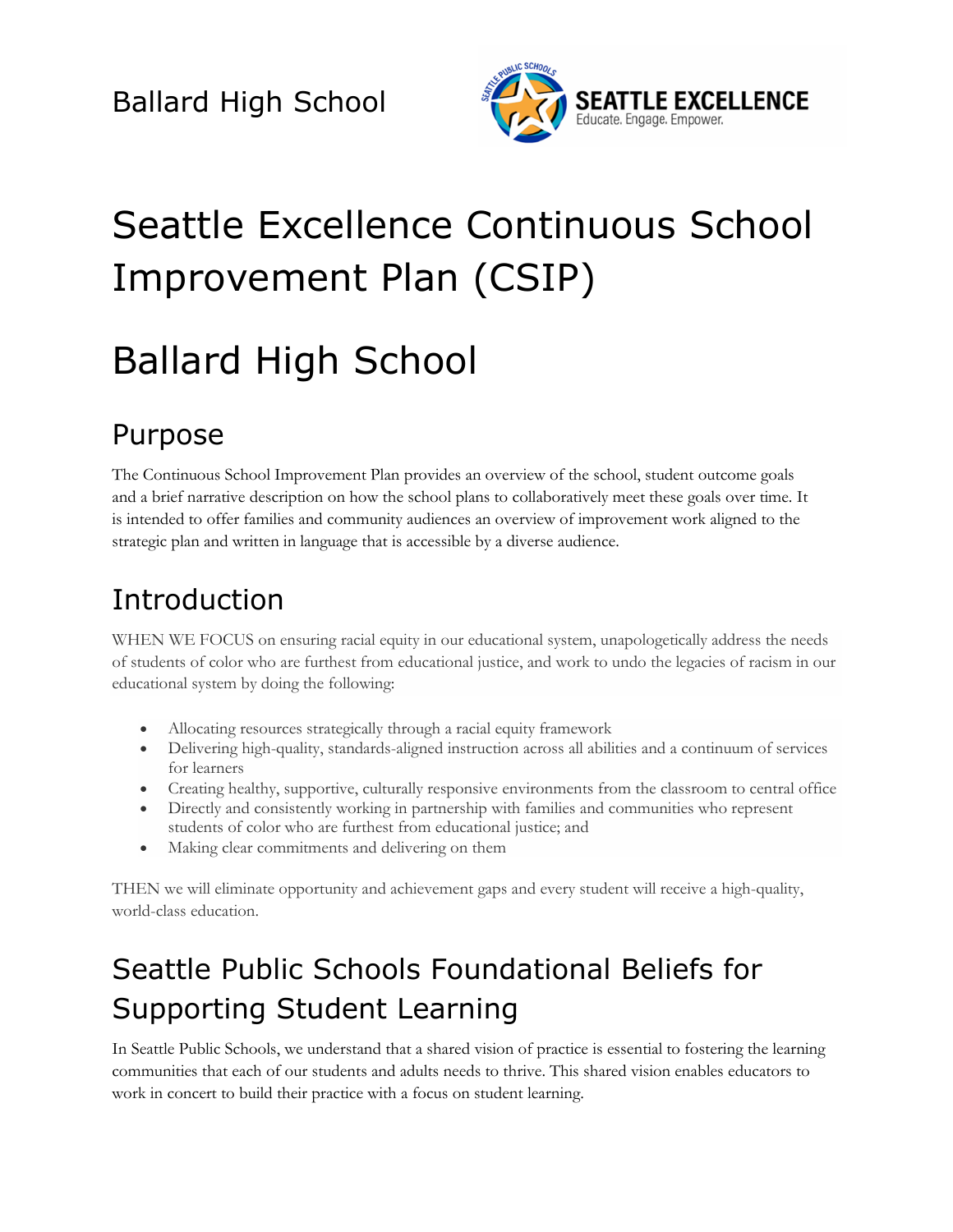

As such, we believe:

- **1) Teaching is intellectually complex,** difficult and demanding work, and the development of skillful teaching requires deep collaboration and non-defensive self-examination of practice in relation to student results.
- **2) By collaborating with families in authentic partnerships,** we create a path for students to reach their highest potential, engaging with families as the first and lifelong teachers of students.
- **3) "Intelligence" is not a fixed, inborn trait.** All children come to school with cultural capital and intelligence, and all have the raw material to learn rigorous academic material at high standards. Therefore, our work is to **build students' academic mindset**
- **4) By recognizing and cultivating the gifts and strengths of every student,** we can get each student to believe in themselves and deconstruct any of their own internalized stereotypes.
- **5) Racism in our society exerts a downward force on the experiences and achievement of students of color that must be met with active countermeasures.**

Our commitment to these beliefs is the route to institutionalizing racial equity and fostering a context where each child receives what they need to develop to their full academic and social potential, and we make educational equity and justice the cornerstone of our system.

### School Profile

Ballard High School is a large comprehensive high school of about 1800 students. The student body is predominantly white (75%) and fairly diverse socioeconomically, although less than 10% of all students qualify for Free and Reduced Lunch. Ballard has served the community since 1902, with multiple generations of families having attended. With this long legacy there is a strong sense of community pride and ownership in the school.

Ballard offers a first-class education that helps students prepare for college or careers, through a variety of paths designed to match their passions and goals. We have plentiful offerings of advanced classes like UW in the High School and Advanced Placement; we also have a robust enrollment in Running Start. About 57% of our students are taking advanced classes during any given semester.

Because our student body is predominantly white and middle class, we have prioritized awareness around issues of privilege, race, and justice. Many of our students of color at Ballard report feeling at odds with the assumptions and sensibilities of their white classmates; it is our goal to make BHS a source of belonging and joy for every single student.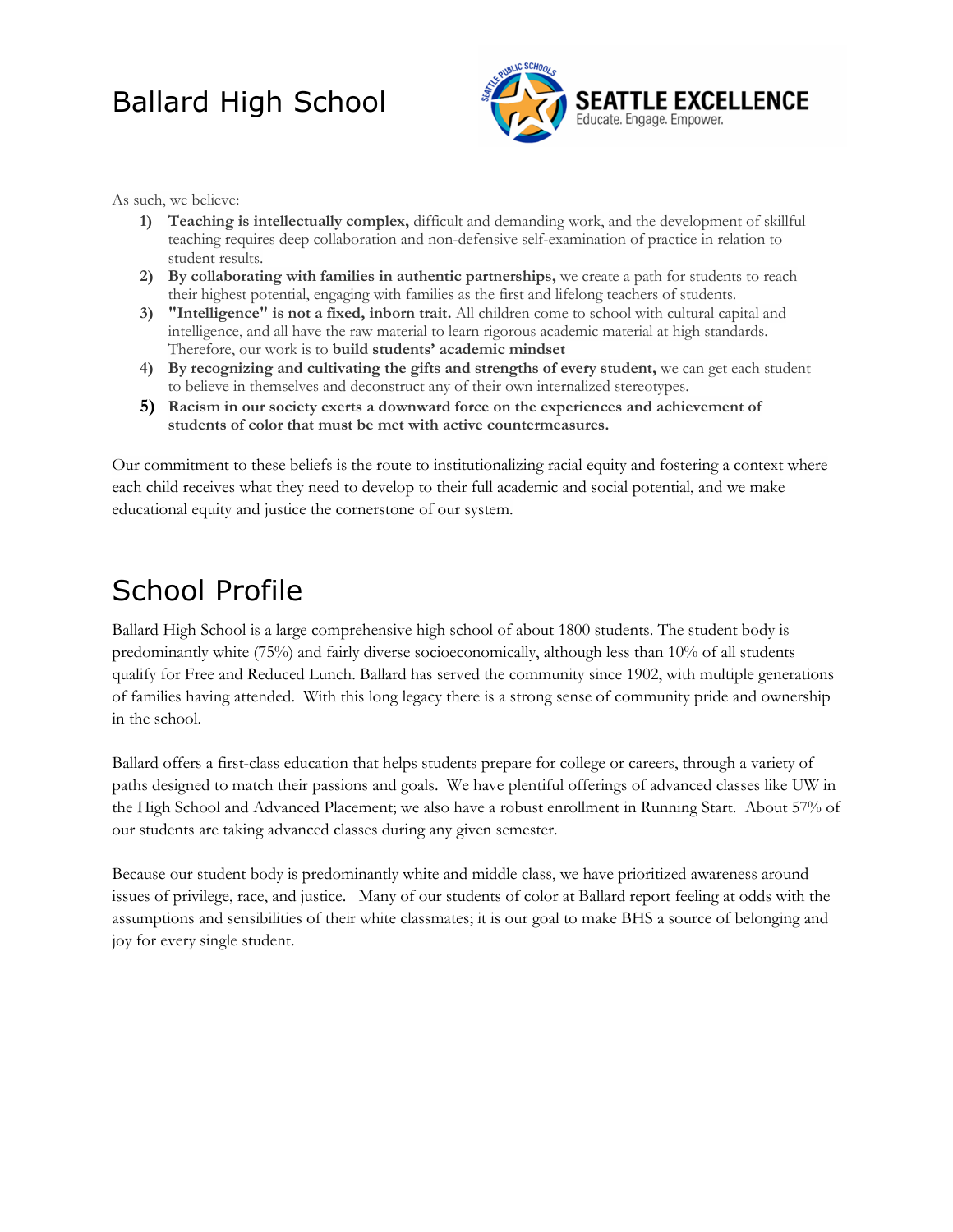

### Priorities and Measurable Goals

### High School Focus Goal: 9th Grade On-Track

#### **Priority Goal:**

For the 2020-21 school year, at least 75% of 9<sup>th</sup> grade students of color furthest from educational justice will earn sufficient credits (6 or more) to be on track to graduate in 4 years.

### Safe and Welcoming Environment Goal

#### **Priority Goal:**

By Spring 2023, 70% of students, in every racial category, will experience an aggregate sense of community and support at Ballard High School, as measured through an increase in attendance and reduction in absences.

No fewer than 80% of students Furthest from Educational Justice (FFEJ) will have 90% or greater attendance. Disciplinary consequences will be proportional across all racial and ethnic categories. This tracking will begin after in-person learning resumes.

### High Quality Learning Experiences

**Educate the whole child through high-quality instruction and learning experiences that accelerate growth for students of color who are furthest from educational justice, with an intentional focus on African American males.** 

To achieve educational justice, Seattle Public Schools (SPS) strives to provide safe learning environments, curriculum that incorporates a student's life experiences and culture, and instruction delivered by high-quality, culturally responsive educators. Unfortunately, many students from certain ethnicities have not historically experienced equitable opportunities for all or part of their educational journey (including African and African American, Asian Pacific Islander and Pacific Islander, LatinX, and Native American students). These students are our priority – with an intentional focus on African American males.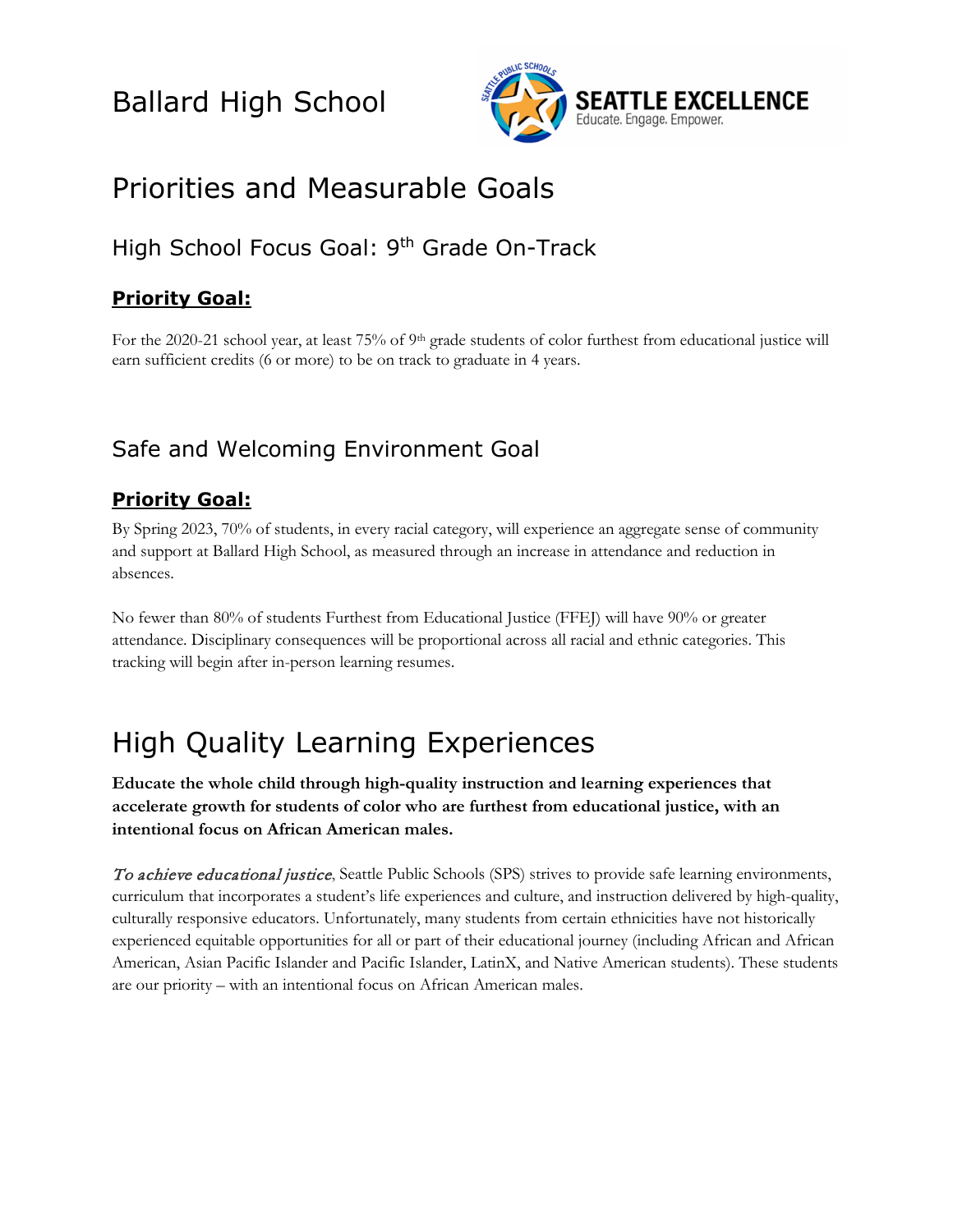

### School-wide Systems and Structures (MTSS)

MTSS offers the potential to create the alignment of systems necessary for all students' academic, behavioral, and social success. In addition, MTSS promotes needed systematic change through intentional design and redesign of services and supports that quickly identify and match the needs of all students. MTSS is an integrated, comprehensive framework that focuses on CCSS, core instruction, differentiated learning, studentcentered learning, individualized student needs.

#### **Ballard Areas of Focus:**

- 1. On-track graduation for all grades, with students FFEJ as a priority.
- 2. Systematized case management for students of concern, with students FFEJ as a priority
- 3. We will know that this work has been successful when our students' credit attainment is more proportional between our white majority population and our students FFEJ

### Gap Closing Practices and Special Services

**Seattle Public Schools is committed to eliminating opportunity gaps to ensure access and provide excellence in education for every student.**

Delivering high-quality, standards-aligned instruction across all abilities and a continuum of services for learners is a core element of Seattle Excellence. Our Theory of Action is guided by the principles of "Targeted Universalism." Our universal goal is every Seattle Public Schools' student receives a highquality, world-class education and graduates prepared for college, career, and community. Targeted Universalism holds that targeted and differentiated efforts are required to meet the needs of specific student populations, so every student meets the universal goal.

By focusing on students of color who are furthest from educational justice, especially African American males, we will make the greatest progress toward our collective vision. We believe that an intentional focus on African American males will ultimately benefit every student.

#### **Ballard Priorities:**

- 1. Improve coordination between Special Education case managers and guidance counselors, to ensure seamless movement through credit requirements and post-high school transition plans;
- 2. Improve communication between classroom teachers and case managers, in order to implement accommodations in a timely and effective manner.
- 3. Prioritize Black males and other students of color furthest from educational justice for participation in Ballard's Graduation Assistance Identifying the Needs of Students (GAINS) Program.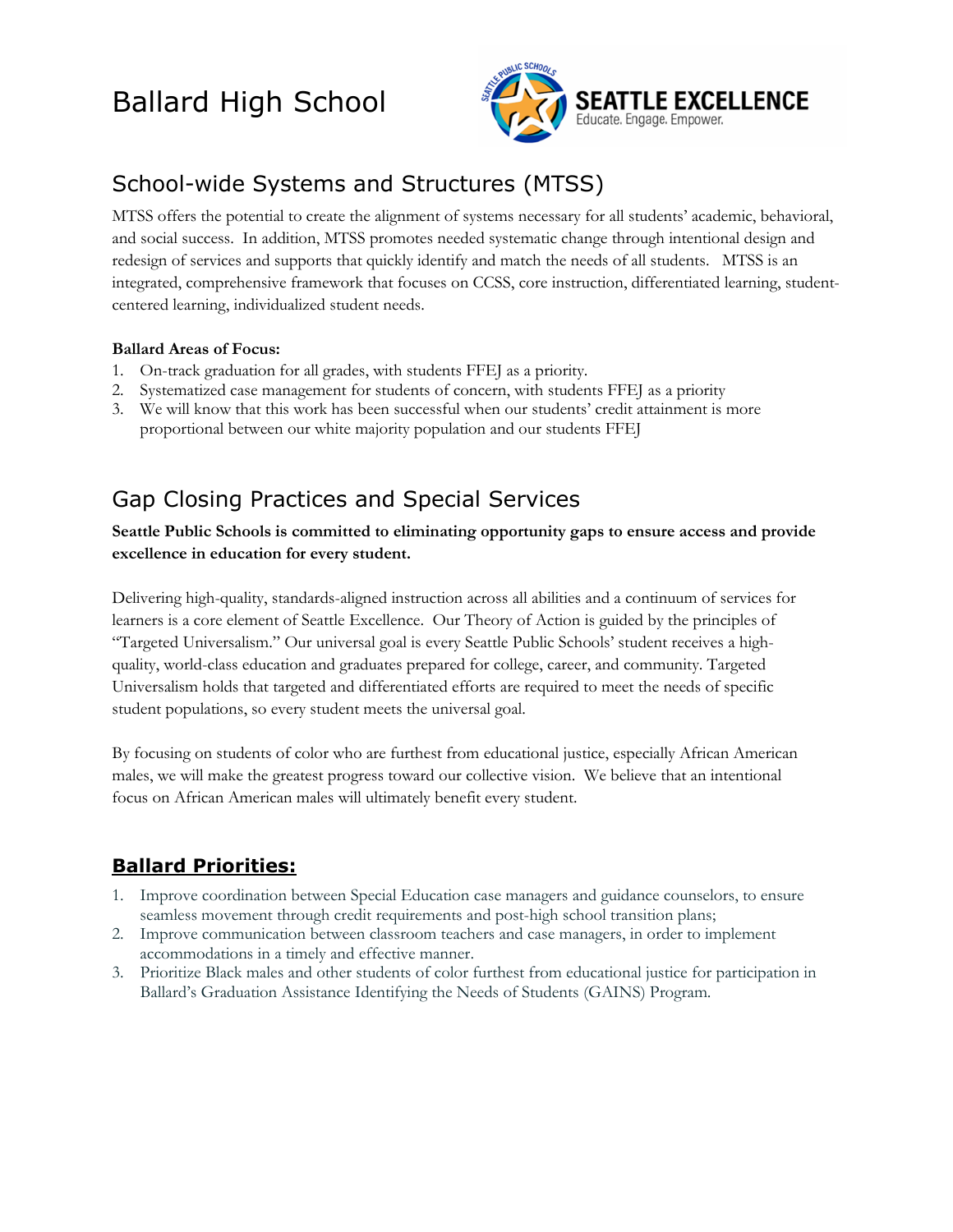

### Practices and Strategies

**We will recognize and serve the academic, social, cultural, emotional, and behavioral strengths and needs of students, providing high-quality, culturally responsive instruction, curriculum, and socialemotional learning supports delivered by educators who set high expectations, so students graduate ready for college, career, and community.**

Whole child education goes beyond a focus on academic achievement. When educators focus on educating the whole child, students are healthy, safe, engaged, supported, and challenged. In Seattle Public Schools, this means that we appreciate and serve the academic, social, emotional, and behavioral strengths and needs of students, which we believe comprise the needs of the "whole child."

High-quality instruction is focused on student-centered learning and achievement, intentional about student engagement, and aligned to standards with consistent and appropriate feedback.

At its foundation, culturally responsive education means that students are in an environment where they have the individual safety and comfort to learn within a classroom that has a common culture that is respectful of all backgrounds.

#### **Ballard Essential Practices**

- 1. Utilize MTSS structures and systems to support students of color, especially Black males.
- 2. Continue with Culturally Responsive Teaching professional development.
- 3. Expand professional development on equitable, Blended Learning practices to be used in all classrooms. With the COVID closure, we have a unique opportunity for all teachers to become proficient in numerous digital learning strategies

## Safe and Welcoming Environment

**Students thrive in healthy, safe, engaging, supported, and challenging environments in which they can to learn to their full potential. Instruction must be high-quality, culturally responsive, focused, and aligned to standards for students to develop as independent learners.**

Student voice should be evident, and students must be seen and celebrated for their authentic selves. Significant increases in academic outcomes for students furthest from educational justice are possible when social, cultural, emotional, and behavioral needs of students are met by educators that share an unconditional belief in the potential of every student they serve.

- 1. Continue to educate our student population on how to be anti-racist and generally more inclusive. One indicator of success will be higher attendance, based on ATLAS data, for our FFEJ and particularly our Black males, as follows: 80% or more of our FFEJ and Black male students will have 90% or greater attendance.
- 2. Continue to train staff on how to recognize and interrupt racist or identity-based speech and behaviors.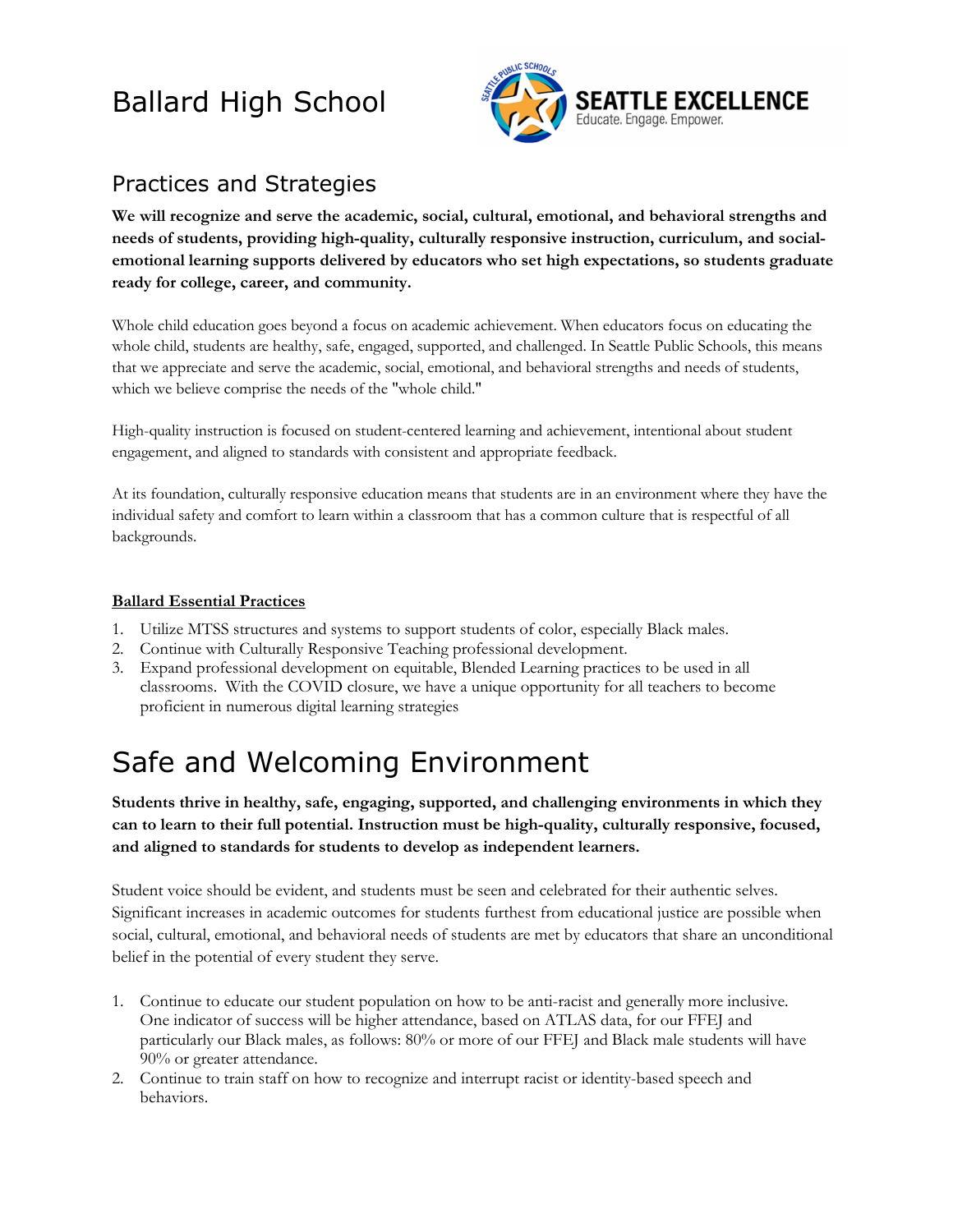

**3.** Continue to add visible indicators in the halls and common spaces that the school values and welcomes students of color.

### Inclusive and Authentic Engagement

**Partner with students, families, and communities who are furthest from educational justice by conducting inclusive and authentic engagement.** 

We will proactively and consistently work in partnership *with* students, families, and communities to identify needs, determine solutions, and support the implementation of the initiatives that will best meet the needs of students of color who are furthest from educational justice. We will use culturally responsive ways to engage so we build trusting relationships and empower the voices of those who can help us meet these needs.

### Family and Community Goals

#### **Priority Goal:**

By the end of the 2023 school year, a parent council made up of families of color will have input on any decisions that would ordinarily rise to the level of Instruction Council and/or Building Leadership Team to co-design solutions for issues that keep families of color from feeling welcome at Ballard High School.

#### **Plans for Family Engagement**

- 1. Working with South End Stories, we have begun a program for engaging students of color in creative projects related to identity; ultimately our hope is to invite families into this process and any subsequent activities.
- 2. In 2020, we will organize a council, the Diversity Empowerment Council, for parents of color, in order to create and implement strategies to better meet their students' needs, as well as give input on Instructional Council and Building Leadership Team decisions.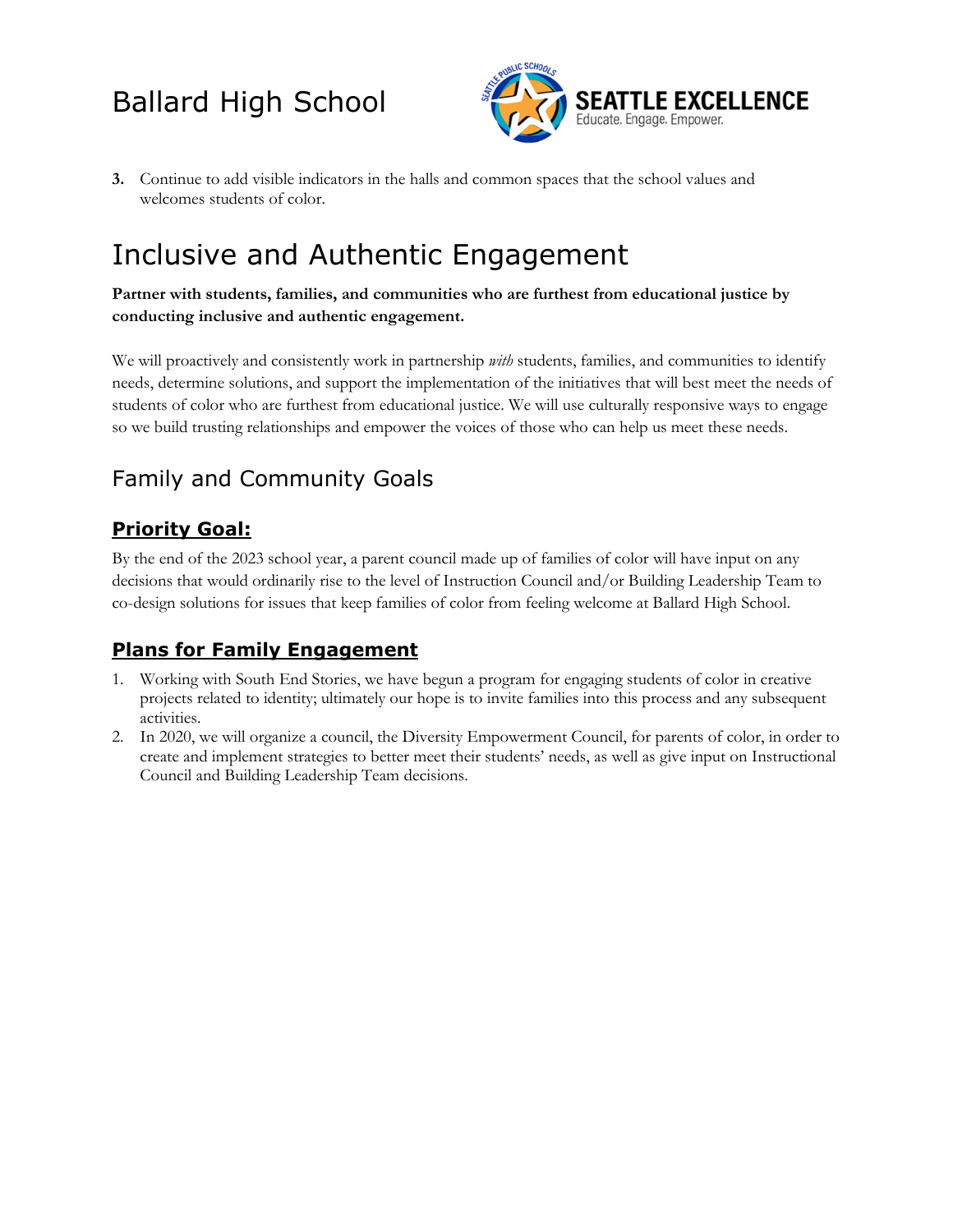

## 2020 – 2021 COVID-19 CSIP Addendum

## Ballard High School

The global pandemic of Covid-19 has disrupted many aspects of teaching and learning in the 2019-20 and 20- 21 school years across Seattle Public Schools, Washington State and the nation. In response to the global pandemic and to meet the specific needs of Ballard High School, staff and school leaders will be implementing and monitoring the following practices for remote and distance learning which are aligned to our strategic plan, Seattle Excellence, and notes in the Seattle Public Schools Remote Learning Playbook and Seattle Education Association-Seattle Public Schools MOU around distance learning for the 2020-21 school year.

### Engaging Families:

The District and Association agree that a rigorous and effective remote learning program requires additional supports for students and families to ensure their engagement and success. The supports will address the diverse needs and challenges families and students face in accessing remote instruction. As such, the District and the Association agree on the following:

#### **Required Practices:**

- 1. Buildings will create and implement a pick up and/or delivery system for the distribution of school supplies, curricular materials and the necessary technology, to include mailing if necessary, which will be coordinated by school buildings/programs, and the system communicated to all itinerant/building staff and students/families and will include volunteers willing to do deliveries. All extra time provisions outlined in the collective bargaining agreement will continued to be followed.
- 2. Student devices necessary to access remote instruction will be allocated by the district for each student K-12. Educators will confirm with each student on their ability to access district applications during the "strong start" in September.
- 3. Educators will work to create and implement a clear, consistent process for communication with families and staff.
- 4. The District will provide appropriate level of technology support to students and families. Interpretation support will be provided.
- 5. Each building will implement a clear, consistent process for communication, to include current schoolbased structures prioritizing communication working in conjunction with counselors, social workers, family support workers, and student family advocate workers, for students that need additional supports.
- 6. Empower families/caregivers to support their students' learning by sending comprehensive communication about the weekly learning plan for students in their grade level/classroom.
- 7. The District/School will take reasonable steps to provide parents/guardians who are speakers of diverse languages with translation/interpretation of information about general programs, services, and activities.
- 8. **Recommended School-Specific Strategy as outlined in Playbook**:

Working with SoundEnd Stories, we have begun a program for engaging students of color in creative projects related to identity; ultimately our hope is to invite families into this process and any subsequent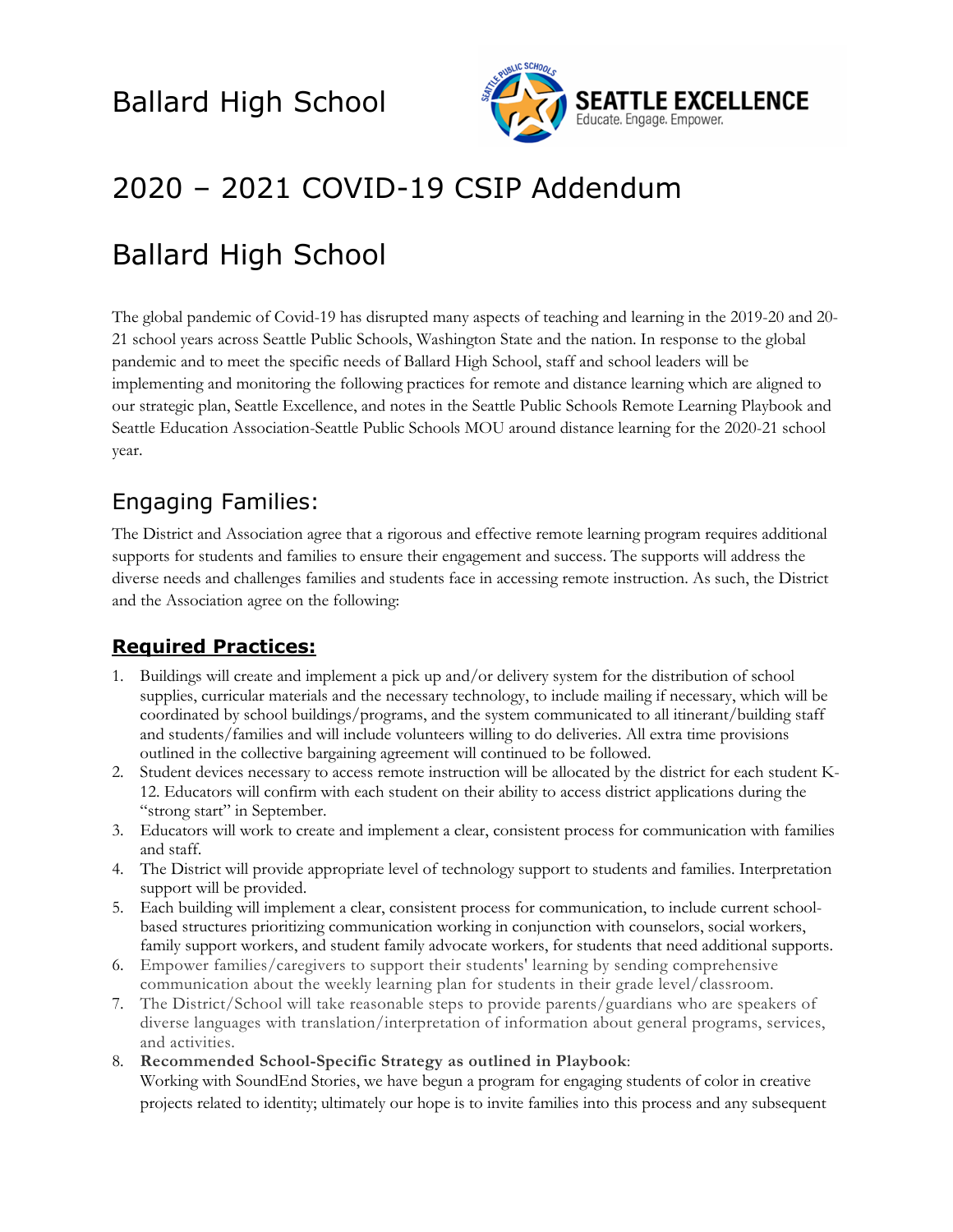

activities. The remote learning situation is making this a challenge, but we will forge on. In 2020, we will organize a council, the Diversity Empowerment Council, for parents of color, in order to create and implement strategies to better meet their students' needs, as well as give input on Instructional Council and Building Leadership Team decisions.

### Social Emotional Learning:

The District and Association recognize social emotional learning strategies are an urgent and central need for students, families and staff in response to the shared collective trauma of a dual pandemic, and the guidelines below are meant as a first step in integrating these strategies into the instructional and social fabric of school communities. Social Emotional Learning skills will be explicitly taught, integrated with academic instruction, practiced by staff and demonstrated organizationally so that everyone feels welcome, safe, and known as valued members of SPS communities.

#### **Required Practices:**

- 1. Have a plan for checking in with staff to foster relationships and support their well-being.
- 2. All SEL/Digital Citizenship PD and supports will be trauma-informed and include culturally
- responsive/antiracist SEL instruction and support with input from DREA and CRE.
- 3. All SEL/ Digital Citizenship PD will be differentiated by content, grade levels (PK-21), and needs.
- **4. Recommended School-Specific Strategy as outlined in the Playbook:**  Ballard is using its Enrichment Time on Wednesdays to offer up a robust menu of clubs and interest groups. We are actively encouraging students to get involved in a club in order to maintain connections during remote learning**.**

### Curriculum, Instruction, and Assessment:

#### **Required Practices:**

- 1. Use CAI guidance on priority standards by grade level and content areas that consider unfinished learning and how to accelerate learning. CAI will provide pacing plans.
- 2. Use CAI guidance and curricular resources to teach culturally inclusive curriculum that reflects the diversity of our students' experiences and helps students meet content.
- 3. Use CAI guidance and professional learning on how to use adopted curriculum for in-person, digital synchronous, and digital asynchronous instruction on Schoology/Seesaw.
- 4. Use CAI recommended high-leverage digital learning strategies aligned to the SPS Foundational Coursework (and CSIP Essential Practices) to promote culturally relevant, effective remote instruction.
- 5. Regularly assess student work and provide meaningful feedback to students and their families on the progress made toward standards.
- 6. Continue to provide 6-12 High School and Beyond Planning lessons and supports to ensure that students receive instruction on course planning for career and college future planning.
- 7. Implement a school-wide, multi-tiered system of support: Tier 1/2